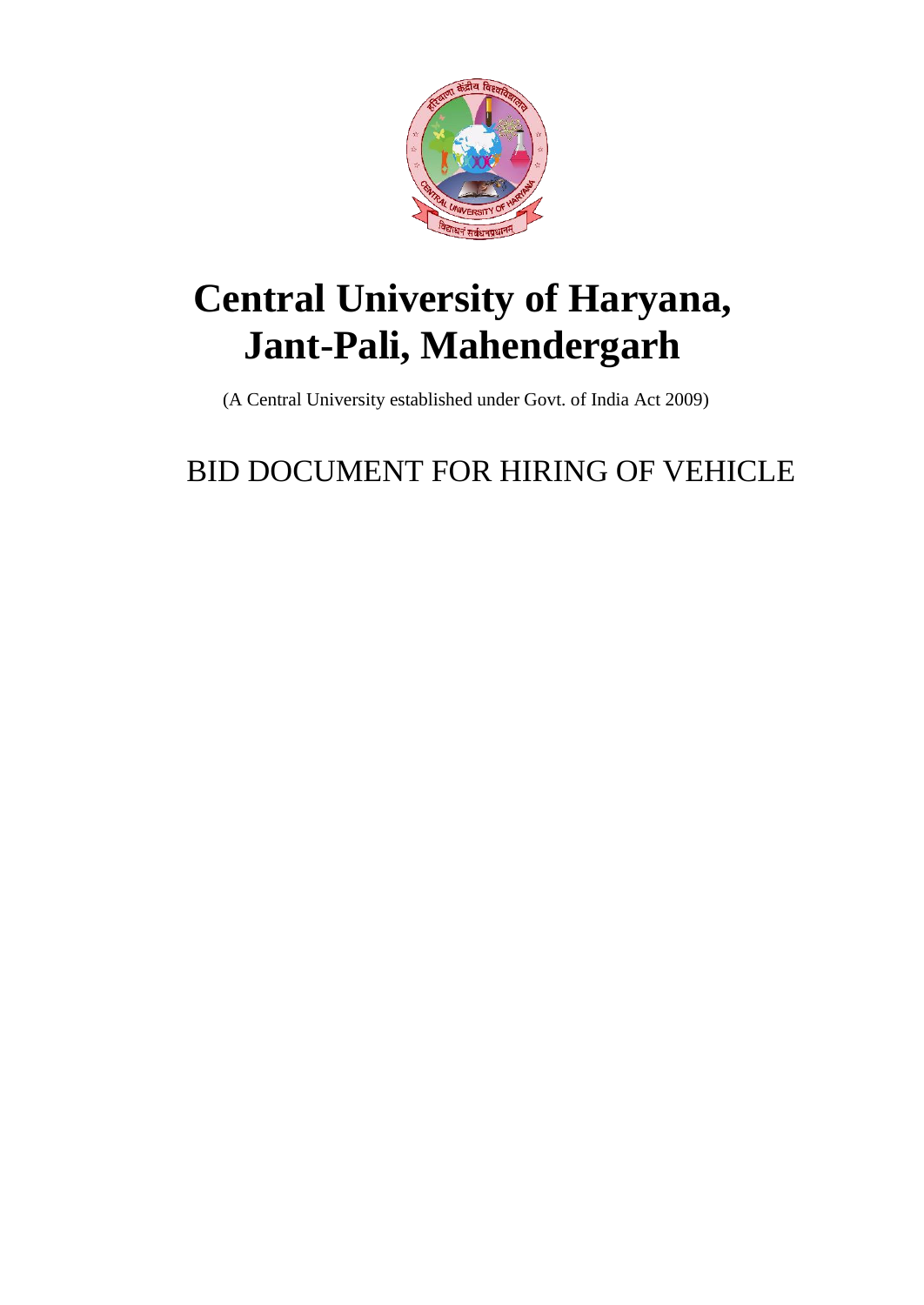### **CENTRAL UNIVERSITY OF HARYANA**

**Tender is invited on behalf of the Registrar, Central University of Haryana, Jant-Pali, Mahendragarh under single bid system from reputed firms/ transporters or individuals for the hiring of one Innova Crysta for a period of one year and further extendable on mutual consent of both the parties. The tender document is available at the University website [www.cuh.ac.in.](http://www.cuh.ac.in/) The last date for submission of bid document is 22/02/2022 upto 11:30 A.M. Corrigendum, if any, will be uploaded on the website of the University only. The bidders are requested to regularly check the University website. The cost of bid document is Rs. 500/- and EMD is Rupees 10000/-, which is to be submitted along with the tender documents in the shape of demand draft in favor of the Registrar, Central University of Haryana. The tender documents must be submitted to room no. 123, E&GA Branch, Administrative Block, Central University of Haryana. Incomplete bids or bids submitted after the due date shall summarily be rejected. The Competent Authority of the University reserves the right to accept or to reject any or all bids without assigning any reason.**

**Registrar**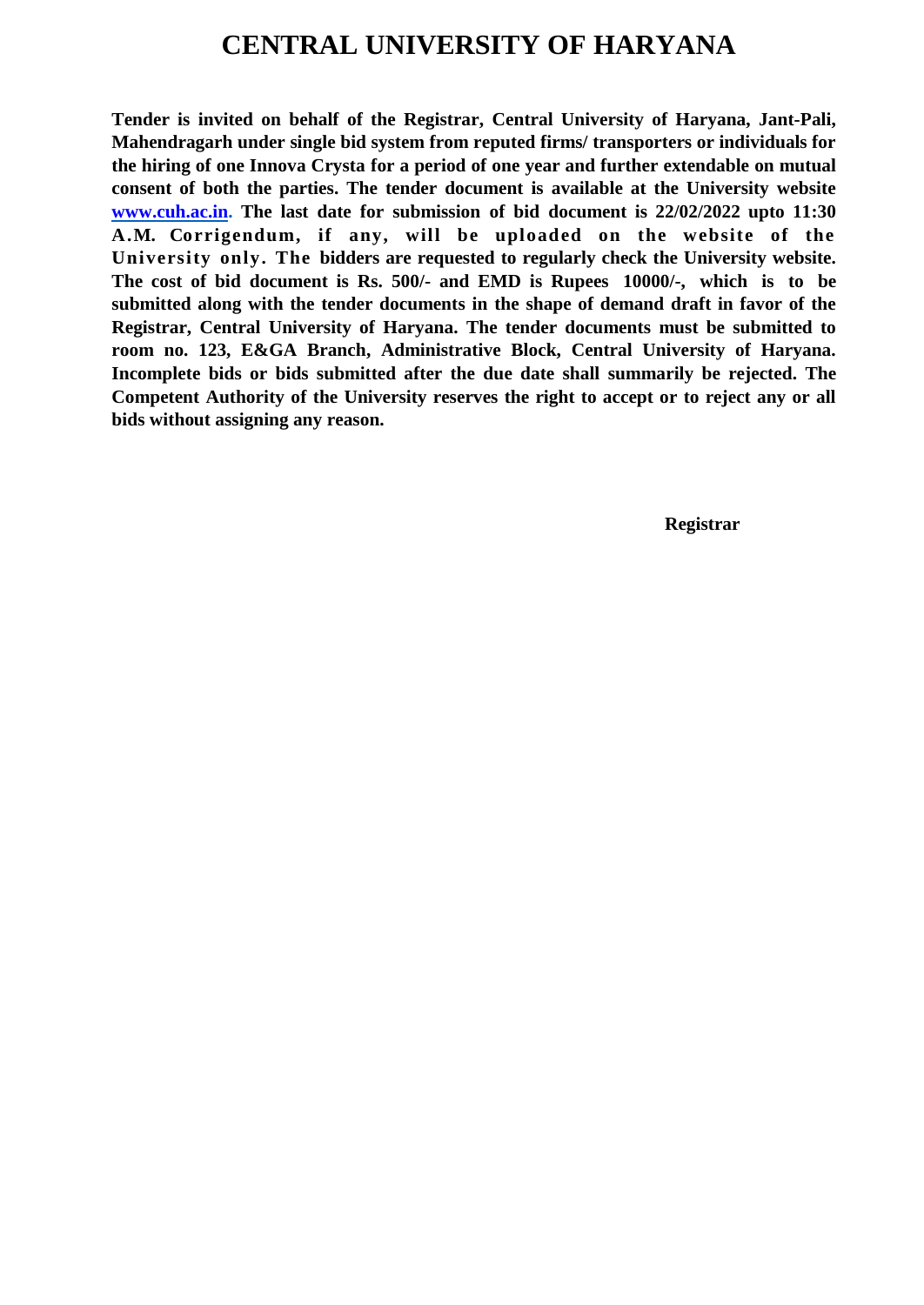## **Central University of Haryana, Jant-Pali, M/Garh Tender summary**

| Sr. No                  | <b>Particulars</b>                            | <b>Remark</b>                      |  |  |
|-------------------------|-----------------------------------------------|------------------------------------|--|--|
| 1                       | <b>Description of Vehicle</b>                 | <b>Tender for hiring of Toyota</b> |  |  |
|                         |                                               | Innova Crysta air conditioned      |  |  |
|                         |                                               | vehicle white color along          |  |  |
|                         |                                               | with Driver for a period of        |  |  |
|                         |                                               | one year on monthly rental         |  |  |
|                         |                                               | basis which is further             |  |  |
|                         |                                               | extendable on mutual               |  |  |
|                         |                                               | consent of both the parties.       |  |  |
| $\overline{2}$          | <b>Earnest money deposit</b>                  | <b>Rupees is 10,000/-</b>          |  |  |
|                         |                                               |                                    |  |  |
| 3                       | <b>Cost of tender document</b>                | Rupees 500/-                       |  |  |
|                         |                                               |                                    |  |  |
| $\overline{\mathbf{4}}$ | Last date for submission of bid document      | Date 22-02-2022 Time 11:30         |  |  |
|                         |                                               | AM                                 |  |  |
| 5                       | Opening date and time of the bid document     | Date 22-02-2022 Time 12:00         |  |  |
|                         |                                               | <b>Noon</b>                        |  |  |
| 6                       | <b>Tentative date of work order</b>           | <b>Within one month</b>            |  |  |
| 7                       | Date of providing vehicles                    | Within one month after             |  |  |
|                         |                                               | work order for show room           |  |  |
|                         |                                               | delivery vehicle                   |  |  |
| 8                       | <b>Contact No for any type of information</b> | 01285230133                        |  |  |
|                         | regarding the bid document                    |                                    |  |  |
| 9                       | <b>University Website</b>                     | www.cuh.ac.in                      |  |  |
| 10                      | <b>Total amount to be deposited</b>           | Rs. 10500/-                        |  |  |
|                         |                                               |                                    |  |  |
|                         |                                               |                                    |  |  |
| 11                      | <b>Mode of Submission of bid</b>              | <b>Offline Mode</b>                |  |  |
|                         |                                               |                                    |  |  |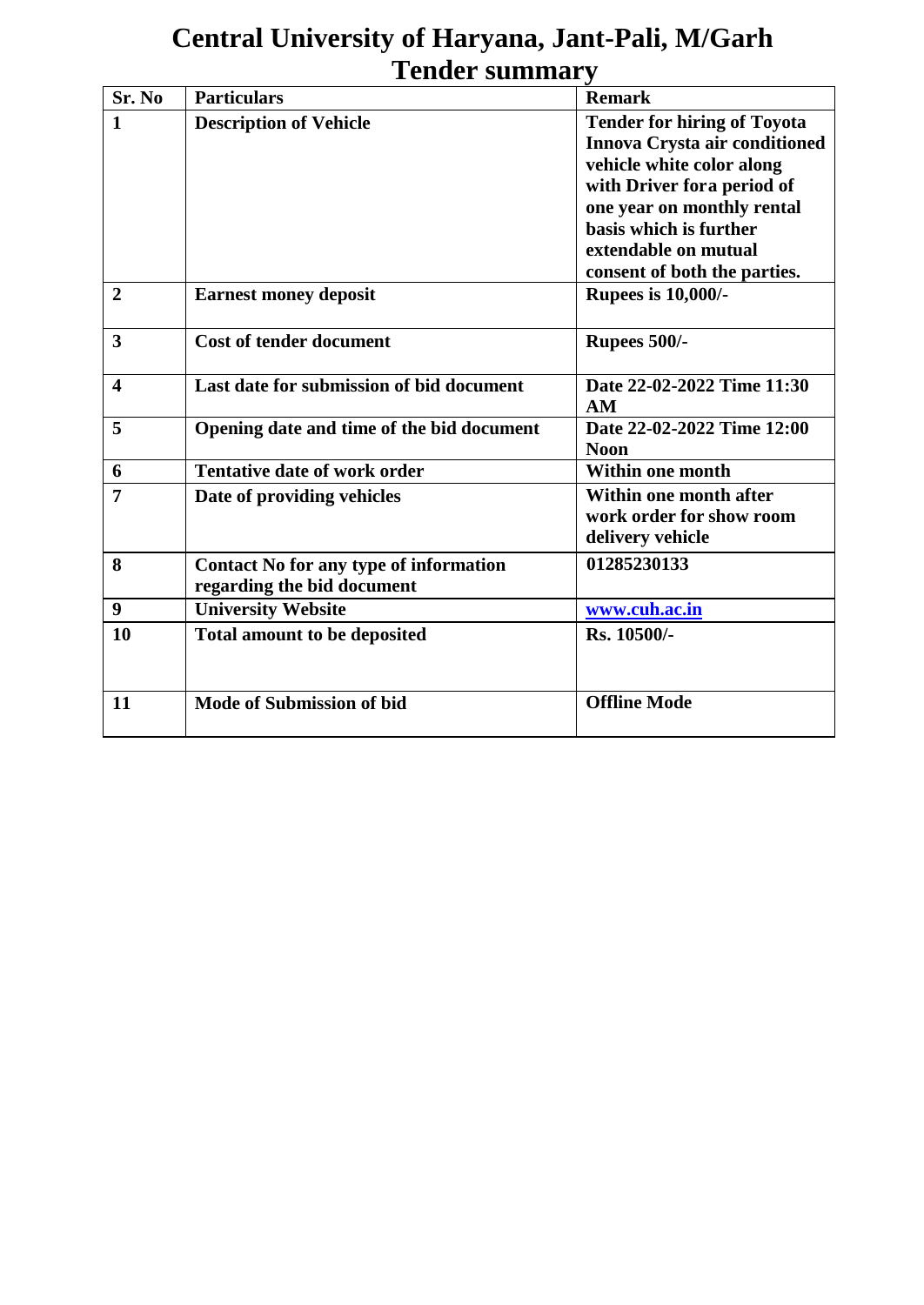## **Tender for Hiring of White Colour Toyota Innova Crysta**

**Subject: TENDER FOR HIRING OF 01 (one) DIESEL OPERATED INNOVA CRYSTA SHOWROOM DELIVERY FOR THE CENTRAL UNIVERSITY OF HARYANA, JANT-PALI, MAHENDRAGARH FOR A PERIOD OF ONE YEAR ON MONTHLY RENTAL BASIS WHICH IS FURTHER EXTENDABLE ON MUTUAL CONSENT OF BOTH THE PARTIES ON A FIXED MONTLY RATE WITH A FIXED RUNNING OF 1500 K.M.S. PER MONTH. THE RUNNING OF MORE THAN 1500 KMS IN ANY MONTH WILL BE PAID ADDITIONALLY ON PRO-RATA BASIS. THE RENT SHOULD INCLUDE THE VEHICLE, DRIVER AND FUEL FOR RUNNING OF 1500 KMS.**

Sealed tenders are invited on behalf of Registrar, Central University of Haryana for hiring of vehicle as mentioned above for an initial period of one year which can be extended further on the same terms and conditions on mutual consent of both the parties.

The vehicle shall be stationed at University premises. The detailed terms and conditions for the hiring of vehicles are as under: -

#### **1. Scope of Work:**

The participating bidders in the tender will be required to provide Diesel operated Toyota Innova Crysta as per the requirement of University to be used for the Vice Chancellor for official work at the University Campus and outside the Campus as per the requirement on monthly Rental basis for transportation within the state and outside the state.

- Last date of receiving of tender will be 22-02-2022 up to 11:30 AM & tender will be opened on the same date at 12.00 noon.
- Price of tender form is Rs. 500/- non-refundable.
- The interested parties/bidders who may purchase /provide the vehicle within one month after placing the work order.

#### **2. Area of running of vehicle:**

The vehicle will be stationed at the University premises and shall ply on National highway, State highway, Village roads & Kutcha pakka roads, within and outside the State of Haryana for which All India Taxi permit (National permit) is to be required as per transport rules.

**3.** The quoted rates shall be inclusive of fuel, salary of Driver, comprehensive insurance Coverage, road tax, registration charges towards road permit, All India Taxi permit, passenger/goods tax of Haryana state & all other taxes imposed by Governments from time to time and operation & maintenance charges of vehicle.

#### **4. Eligibility Criteria:**

Reputed taxi operators'/tour operators'/ service providers/agency/ firm/ Central or the State Government undertaking are eligible to participate in this tender. Attach copy of Registration certificate of the firm, GST Number, PAN Number, Servicer Tax RegistrationNumber from the competent authority.

#### **5. Registration:**

Vehicle must be registered under Motor Vehicle Act as commercial vehicle and have relevant permit for Haryana and Punjab, UT of Chandigarh and Delhi. Expenditure towards registration of vehicles, Road Tax, Commercial vehicle Tax permit etc. with State Government Transport Authority will be borne/settled by the owner of vehicle during the contract period.

**6.** Vehicle must be registered as All India Tax Permit with Transport Authority. Expenditure towards the registration of vehicle and passenger/goods tax with state government Transport Authority as Taxi shall be borne by the owner of the vehicle. Vehicle owner will deposit all type of taxes related with taxi permit.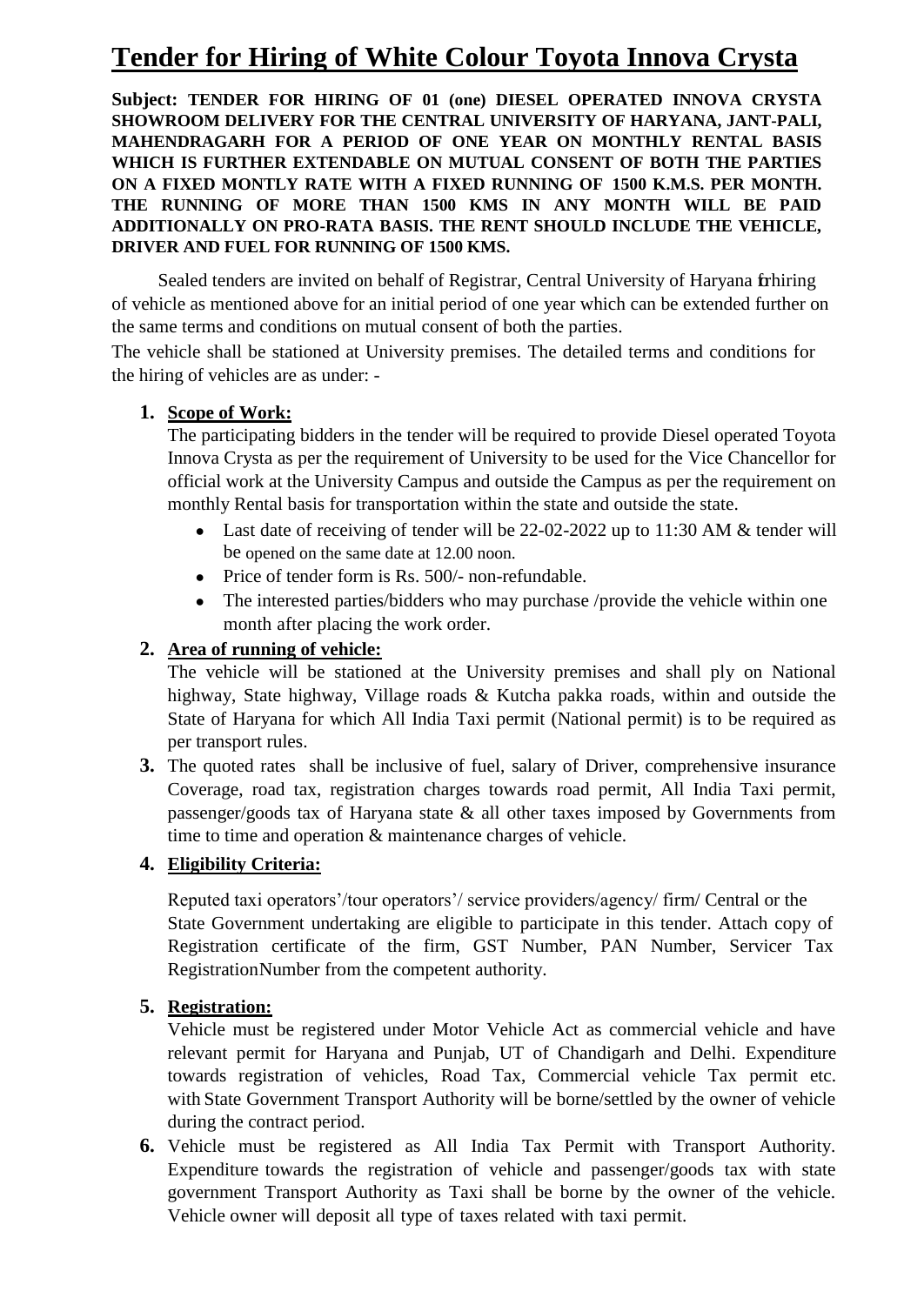- **7.** Toll Tax, parking fee etc. will be paid by the University. All other state taxes other than the state of Haryana wherever applicable shall be borne by the University and will be reimbursed as per journey conducted in the end of the month on the actual production of documentary evidence duly verified by the owner, controlling the vehicles to the concerned/ contractor.
- **8.** The vehicle shall be utilized within and outside the state and will remain at the disposal of the University for 24 hours.
- **9.** The offer shall remain valid for 90 days after the date of bid opening.
- **10.**The provided vehicle will be installed with GPS provided by the contractor the monthly/yearly rent of the rent of the GPS installed will also paid by the contractor. The contractor should also ensure its proper working.
- **11.** Quoted price for hiring of vehicle shall remain same during the period of contract.
- **12.**Bills shall be submitted once in a month in the first week to the University for convenience and timely payment.
- **13.** Vehicle should be with seat belts, AC, Stereo and GPS in good working condition atevery time.
- **14.** Owner at his own cost shall provide the vehicle with valid licenses more than five years old & having own mobile phone. The credentials shall be verified by the contractor. However, no extra amount for mobile phone shall be paid by the University.
- **15.** Successful bidder shall submit the photocopy of the following documents along with the originals within 30 days from the issue of work for show room delivery vehicles. The time table to provide the vehicle by the contractor can be extended by the Registrar ofthe University on the request of the contractor if the reason is found genuine.

**16.** Documentation:

- Registration certificate of vehicle along with road tax payment proof.
- Insurance cover Note (comprehensive policy)
- Valid taxi permits along with paid passenger tax documents. However, all the original documents shall be returned to the owner after verification.
- Photocopy of Valid Pollution of Certificate of vehicle
- Valid permit to ply vehicle in Haryana, Punjab, Delhi (NCR), Chandigarh(UT)

Security money of Rs. 10,000/- in favour of the Registrar, Central University of Haryana, Jant is to be deposited by the contractor in the form of Demand Draft payable at Mahendragarh, to whom the work is allotted within 10 days after the work order.

#### **Contract Period:**

Initially the vehicle will be hired for a period of 01 (one) year. It may be extended on the same terms & conditions on mutual consents subject to the requirement of the vehicle in the University, if performance of the vehicle is found satisfactory during  $1<sup>st</sup>$  year, on previous rates.

#### **17. Termination of Contract:**

 The University reserves the right to terminate the contract at any time or at any stage during the period of contract by giving 30 days' notice. If vehicle owner is interested to withdraw his vehicle, owner shall have to inform this office at least 30 days in advance in writing, otherwise security money of Rs. 10000/- will be forfeited.

#### Insurance coverage:

 Insurance policy as per statutory requirement shall be taken by the vehicle owner so as to cover the third party risk, number of the passengers as per the taxi permit. The owner shall also take other necessary insurance coverage as per the Motor Vehicle Act at own cost.

#### **18. Terms of Payment:**

 Payment shall be made within 15-20 days after submission of the bill. Income tax (TDS) shall be deducted at source as per rules and amended from time to time.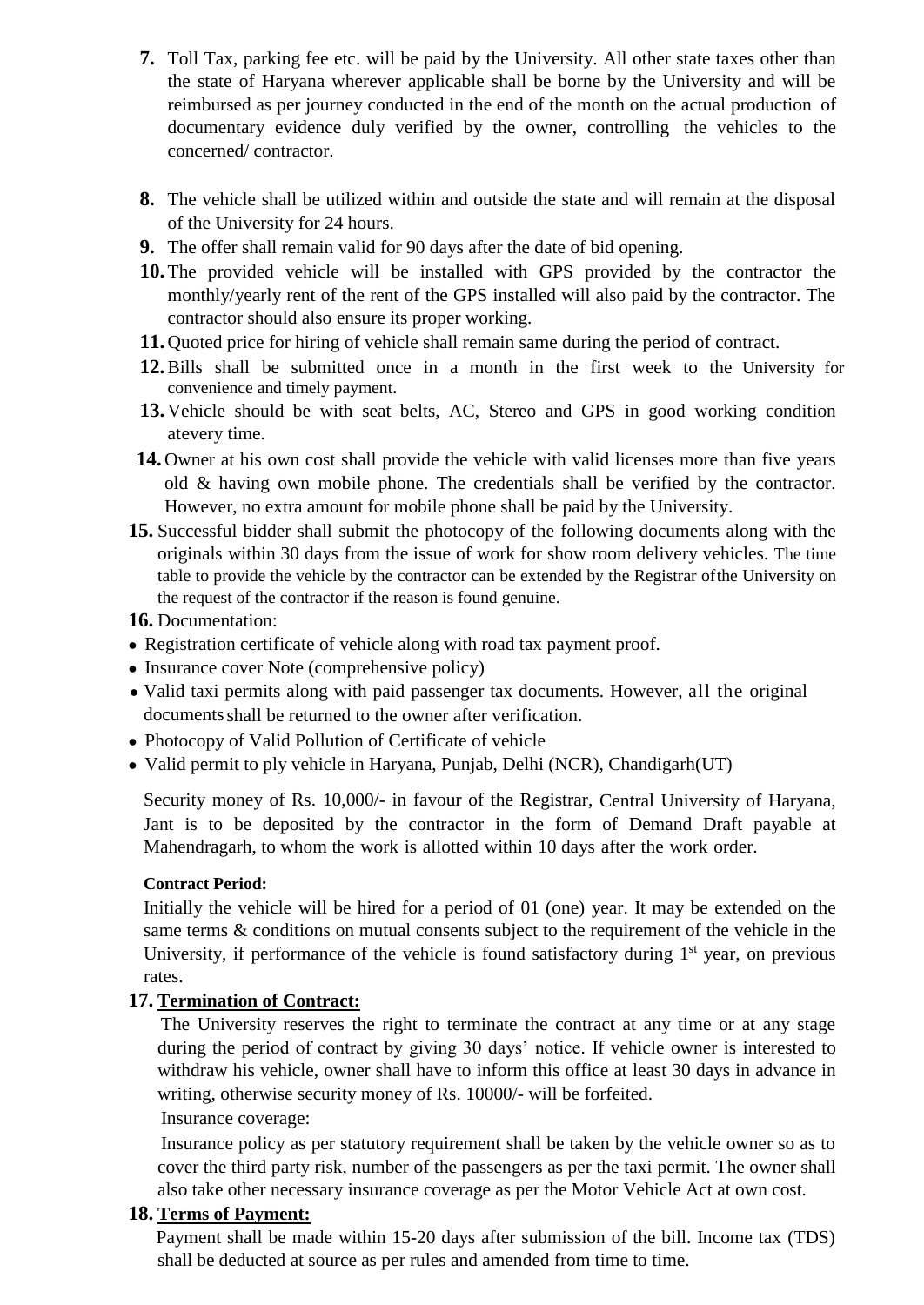Income tax /Sale tax as applicable if any, as per income tax rules shall be deducted from the monthly bills of the contractor / firm at source.

All payments to the firm/ contractor will be made through electronic mode NEFT/RTGS. The Firm/Contractor will be required to provide complete bank details.

The payment in respect of extra kilometers over and above the prescribed monthly minimum limit of 1500 kms at the rate agreed on pro rata basis.

#### **19. Duties & responsibilities of the firm/contractor**

The firm to whom the work is awarded will have to provide the vehicle as per Rate Contract issued by the University within 30 days of issue of work order.

- **20.** Expenses towards fuel charges, servicing charges, engine oil changing and other repairs and maintenance work, all taxes within the state will be borne by the vehicle owner, and will ensure periodic maintenance as per maintenance manual. The owner shall keep the vehicle in perfect running condition. He shall carry the servicing and repairing immediately on intimation to the E&GA Branch of the University.
- **21.** The vehicle will be released for one day in a week if required for the maintenance and servicing work of the vehicle with prior permission.
- **22.** The quoted rates should be exclusive of GST. The GST will be paid additionally only after received the photocopy of the GST Certificate, Registration number, GST will be paid if the firm/ contractor fails to provide the proof of valid GST, copy of PAN is also required to be submitted by the bidder firm/contractor.
- **23.** The rate shall remain firm during the contract period. No escalation or price variation or any other extra payment whatsoever and on any account
- **24.** The vehicle shall be provided with Stepney, tools, spares, first aid boxes and consumables in order to rectify minor repairs while traveling.
- **25.** Normally, the vehicle shall be parked in the office premises of the University or as per instruction of the officer-in-charge of the University.
- **26.** The owner shall provide immediately with another suitable vehicle in running condition in case the regular vehicle deployed is under break down.
- **27.** In the event of theft, loss or accident and any dispute with the local Government Authority, the University will not be responsible and vehicle owner will settle the claim himself with any authority.
- **28.** Owner shall be responsible for obtaining clearance of State administration wherever necessary for placing the vehicle at the disposal of the University for Commercial Use. Other similar formalities that may be statutorily required in terms of Indian Motor Vehicle Act or any other relevant government provisions will also be the responsibility of the owner.
- **29.**The Officer-in-charge for the vehicle shall be the E&GA Branch Head, Central University of Haryana.
- **30.**Income tax, GST and other taxes, if applicable shall be deducted at source from the monthly payment as per prevailing rates. However, necessary deduction certificate shall be issued at the end of each financial year.
- **31.**The interested bidders are required to submit an Earnest Money Deposit (EMD) Rs 10,000/- plus Rs. 500/- as bid document cost (total Rs 10,500/-) in the form of separate DDs in the favour of Registrar, Central University of Haryana, payable at Mahendragarh. Tender submitted without EMD & Tender Fee will not be entertained.
- **32.** A bidder can submit the offer for the deployment of the vehicle only on one EMD and cost of tender document.
- **33.**The vehicle will be engaged for an average mileage of 1500 kms per month for which fixed rates are to be quoted by the contractor along with fuel. If the mileage covered in a month is less than 1500 kms payment of the amount fixed will be paid.
- **34.**If the rates for providing the vehicle is similar of two contractors or more than that but have given option of different model of Innova Crysta or equivalent model then preference will be given to the contractor who have agreed to provide upper model on the lowest rates.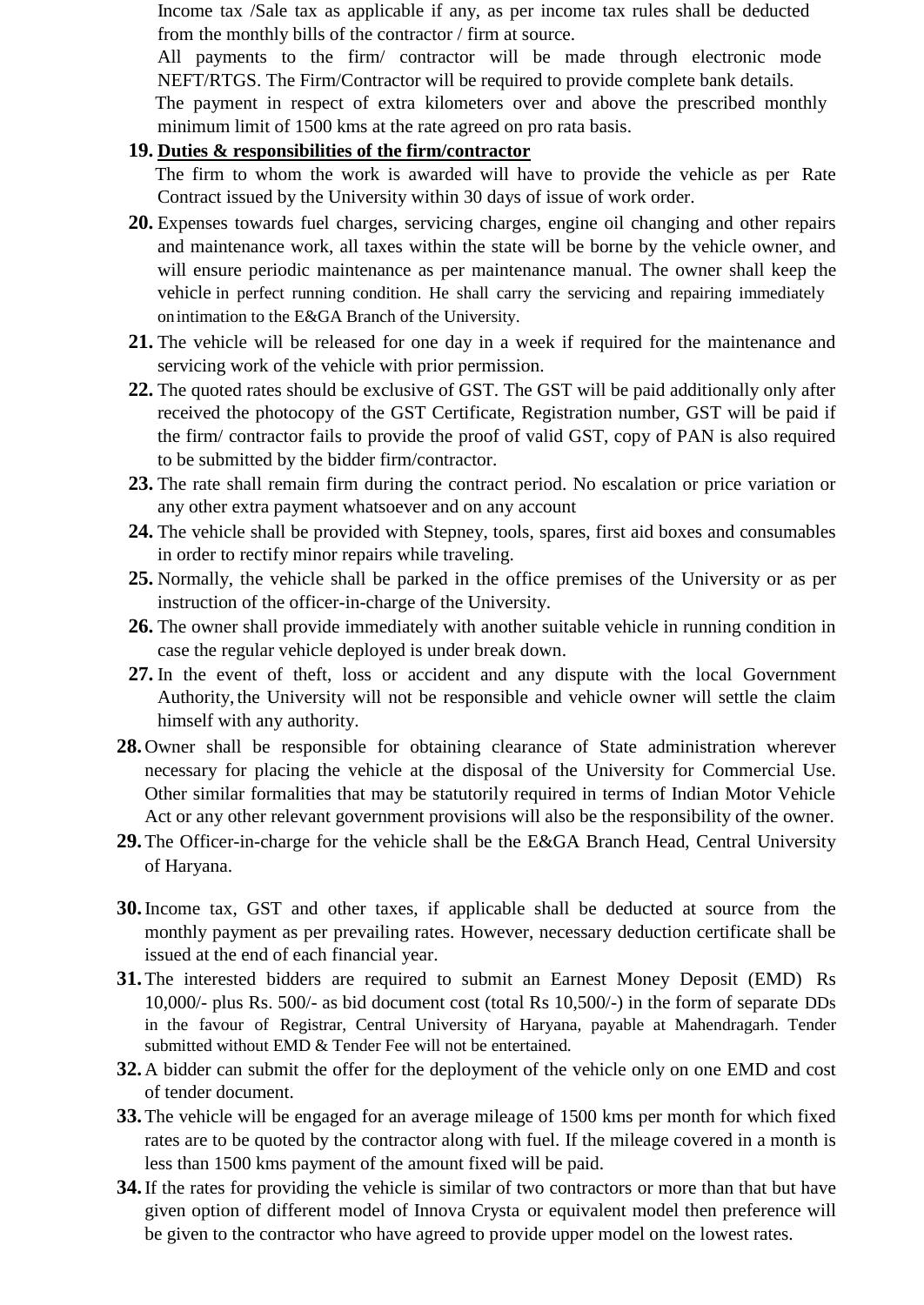- **35.** For all differences and disputes relating to the specifications, instructions or the executive or failure to execute the same whether arising during the hiring period of vehicle or on completion. The Registrar shall act as sole arbitrator and proceeding shall be conducted in accordance with the provision of the Arbitration and conciliation Act 1996 or amendment thereof if any.
- **36.**Bidder is requested to must submit the photocopy of their PAN No with the offer.
- **37.**The contractor quoting rates for the vehicle should ensure that the vehicle should be provided with covered body, provision of rear doors along with locking system and can canvas proof.

The hard copy of tender bid along with EMD & DD should be submitted on specified date. The submitted tender will be opened on 22/02/2022 at 12:00 noon in the presence of the Committee constituted for this task and with the interested parties/their authorized representatives.

Signature of bidder with seal and Stamp